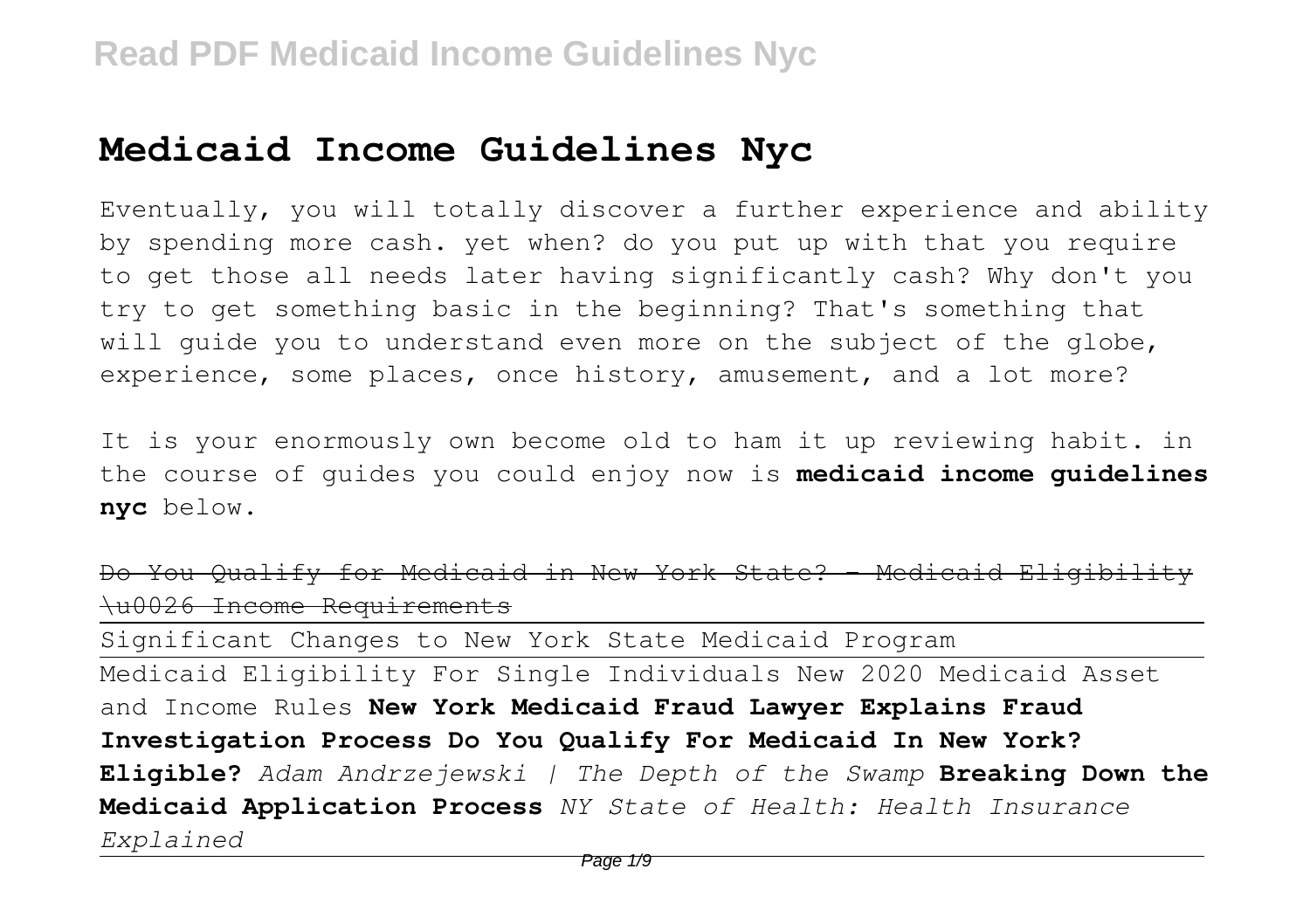The Best Medicaid Health Plans in NY Outline of 2019 Changes to New York Medicaid SGD Guidelines ? Lowest Cost Medicare Supplement Plans - New York, Vermont, Connecticut | Medicare on Video THIS WEEK!! Second STIMULUS Check Update + \$1800 PAYMENTS SECOND STIMULUS CHECK UPDATE: \$1200 STIMULUS CHECK, UNEMPLOYMENT, PANDEMIC EBT, \u0026 MORE! P EBT Disbursements | Emergency Snap benefits dates | P EBT Second round | Work from home How much income can you have and STILL qualify for Medicaid? November SNAP Food Stamps Maximum Benefit Extension: SNAP EBT Food Stamps Allotments \u0026 Payout Dates. How to Protect Against Medicaid Look Back Period and Preserve Assets Medicare Medicaid Dual Eligibility What Is Medicaid? | Medicaid Made Clear *Can I qualify for Medicaid with an IRA or 401k?* GoodRX vs. Medicare Part D | Which should you get? NY State of Health Application Instructional Video New York Medicaid Fraud Lawyer Explains HRA Fraud Investigations *how to apply for medicaid* The Pooled Income Trust for New York Residents (English Version) NY Medicaid Guidelines - An In Depth Discussion with Neil Stern, Senior Planning Services 2021 Social Security Earnings Limit *Medicaid 2018 Asset and Income Limits (with Analysis)* Benefits 101 in NY: A Basic Overview of Social Security, SSI, Medicaid, Medicare, MSP (1-12-2015) *Medicaid Income Guidelines Nyc* Medicaid Income Eligibility Levels Resource Levels. Resource Levels. Adults under 65; parents/caretakers; and 19 & 20 year olds. living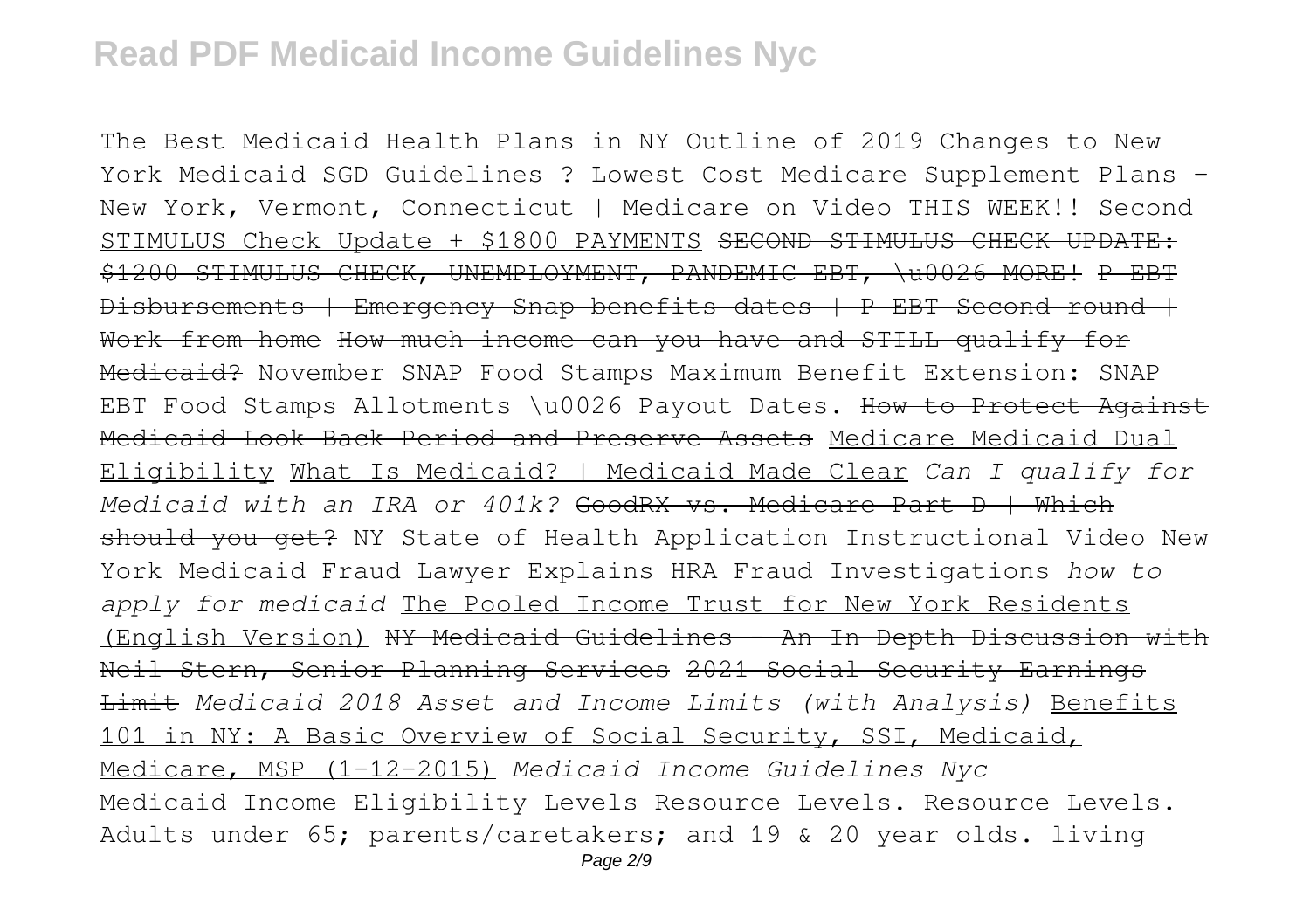alone ?138% FPL. Children age. 1-18 ?154% FPL. 19 & 20 year olds living with parents. ?155% FPL. Infants under 1 year old; Pregnant women; & Family Planning Benefit Program <223%FPL Individuals who are Age 65 or older, Blind or Disabled Resource Level (Individuals who are Blind, Disabled or Age 65+ ONLY) Household Size 1\$17,609 \$19,651  $$19,778$   $$28,455$  ...

*Medicaid Income Eligibility Levels Resource Levels - New York* 2020 New York Medicaid Long Term Care Eligibility for Seniors: Type of Medicaid: Single: Married (both spouses applying) Married (one spouse applying) Income Limit: Asset Limit: Level of Care Required: Income Limit: Asset Limit: Level of Care Required: Income Limit: Asset Limit: Level of Care Required: Institutional / Nursing Home Medicaid: \$875 / month: \$15,750: Nursing Home

*New York Medicaid Eligibility: 2020 Income & Assets Limits* Income Requirements: Medicaid Child Health Plus Adults: Up to 138% FPL Free CHPlus: Less than 160% FPL Children Age 1 through 18: Up to 154% FPL \$9 Premium: ?160% FPL to 222% FPL

*2019 Income Levels for Medicaid, Child Health Plus ...* When it comes to getting around the Medicaid financial requirements,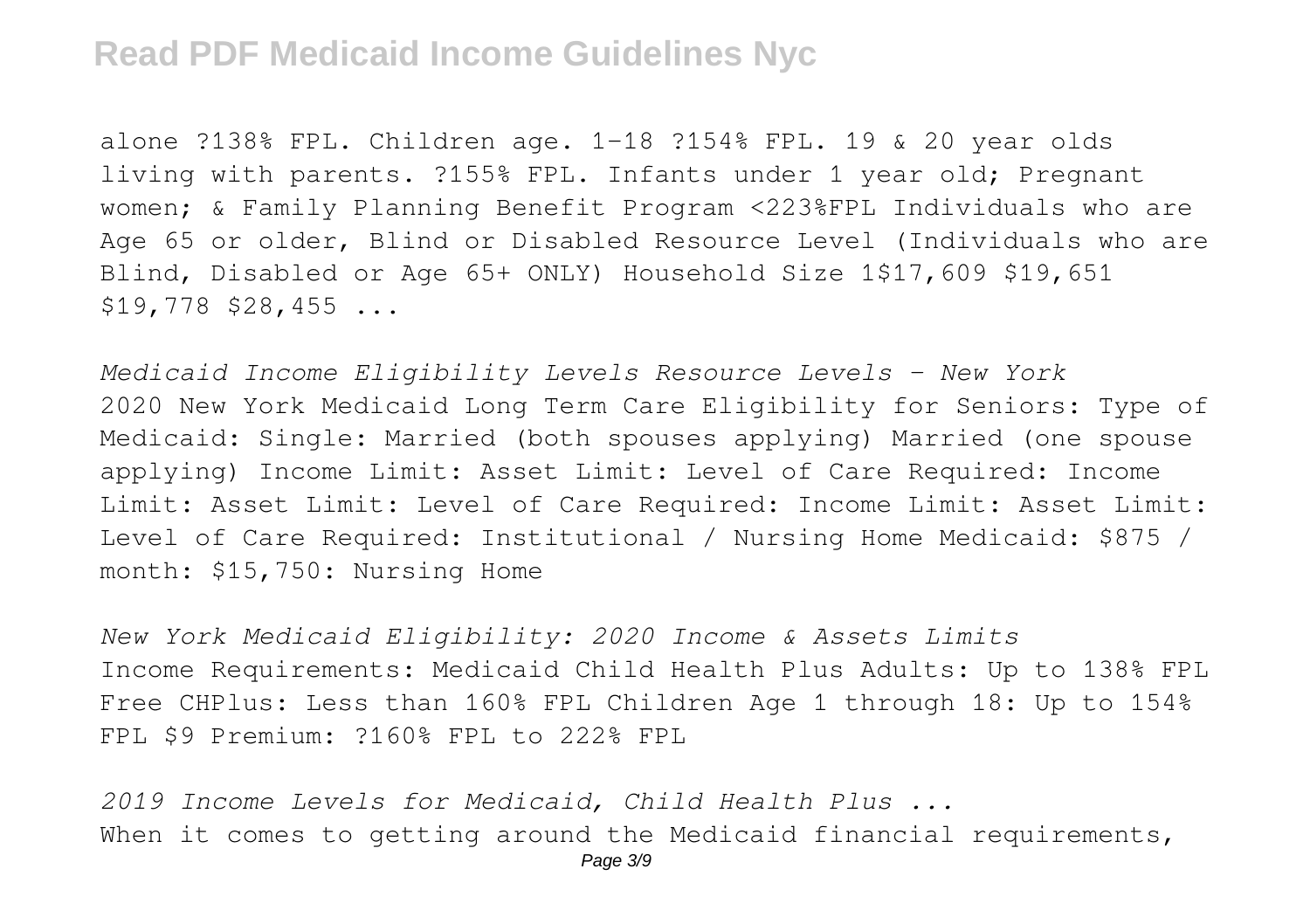you can only have more money if you are over 65, a child, pregnant, blind, or otherwise disabled. In general, you can only have income that is not over 138% of the FPL for your size family or household.

*Medicaid Eligibility in New York (NY)*

Income requirements for New York Medicaid play a vital role for officials to determine if a potential beneficiary will receive aid. Medicaid income requirements involve two components. First, Medicaid income requirements will take into account the total income level of a household.

*Learn About Requirements for NY Medicaid Benefits ...* NYS announced the 2020 Income and Resource levels in GIS 19 MA/12 – 2020 Medicaid Levels and Other Updates ) and levels based on the Federal Poverty Level are in GIS 20 MA/02 – 2020 Federal Poverty Levels . Attachment I (General Medicaid for Aged, Blind & Disabled); Attachment II ("from GIS 20/MA/02 - Non-MAGI levels for 2020 based on  $FPL$ )  $" "$ 

*Income and Resource Limits for New York State Public ...* Medicaid What is Medicaid? ... Meet certain income eligibility requirements tied to household size. ... and persons seeking to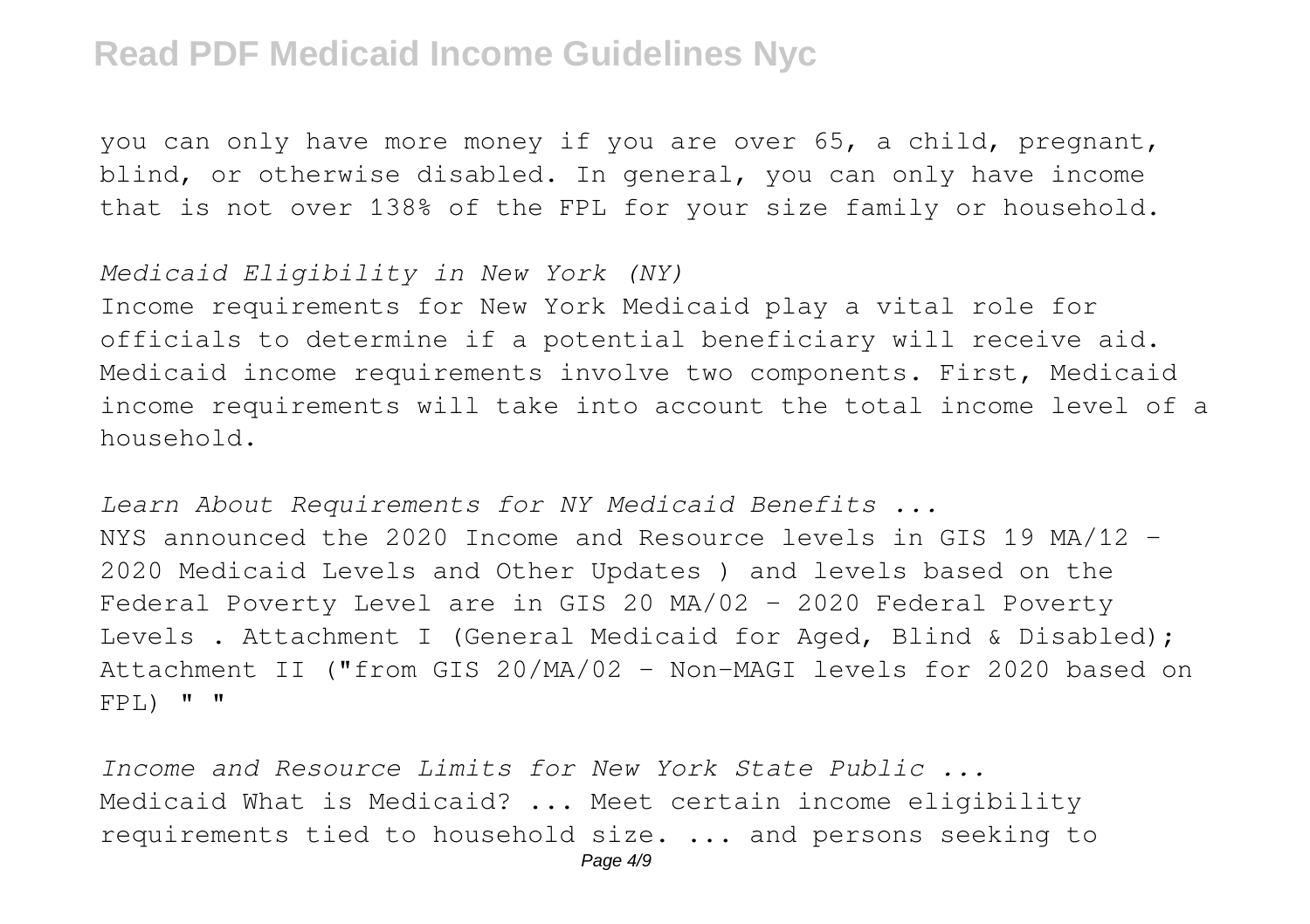qualify for Medicaid based on a disability must apply for coverage through New York City's Human Resources Administration (HRA). Call 347-396-4705 for free enrollment assistance.

*Medicaid - OCHIA - Welcome to NYC.gov | City of New York* If your Medicaid is with your LDSS, to order a new Medicaid Benefit Identification Card, please call or visit your local department of social services.. If your Medicaid is with the Marketplace (NY State of Health) and you need to order a new benefit card please call the call center at 1-855-355-5777.. Members residing in the five boroughs of NYC can call the HRA Infoline at 1 (718) 557-1399 ...

*Medicaid - New York State Department of Health* New York: Institutional / Nursing Home Medicaid: \$875 / month: \$1,284 / month: \$875 / month for applicant: New York: Medicaid Waivers / Home and Community Based Services: \$875 / month: \$1,284 / month: \$875 / month for applicant: New York: Regular Medicaid / Aged Blind and Disabled: \$875 / month: \$1,284 / month: \$1,284 / month: North Carolina: Institutional / Nursing Home Medicaid

*Medicaid Eligibility Income Chart by State – Updated Feb. 2020* Gross Income; Household Size Annual Monthly Twice-Monthly Bi-Weekly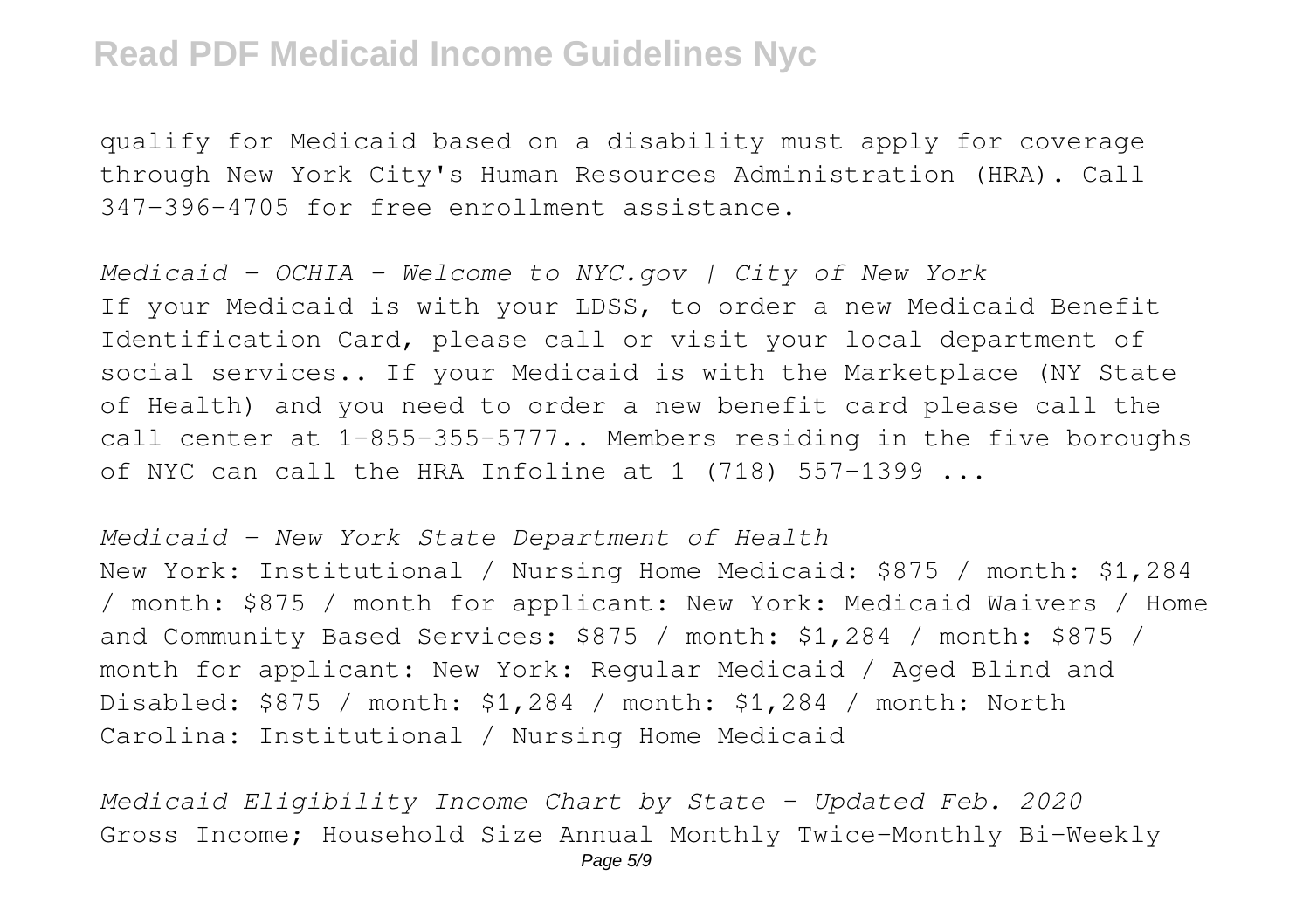Weekly; 1: \$23,606: \$1,968: \$984: \$908: \$454: 2: 31,894: 2,658: 1,329: 1,227: 614: 3: 40,182: 3,349: 1,675: 1,546: 773: 4: 48,470: 4,040: 2,020: 1,865: 933: 5: 56,758: 4,730: 2,365: 2,183: 1,092: 6: 65,046: 5,421: 2,711: 2,502: 1,251: 7: 73,334: 6,112: 3,056: 2,821: 1,411: 8: 81,622: 6,802: 3,401: 3,140: 1,570: For each additional member, add: +\$8,288 +\$691 +\$346 +\$319 +\$160

*2020-2021 Federal Income Guidelines - New York State ...* To be eligible for New York Medicaid, you must be a resident of the state of New York, a U.S. national, citizen, permanent resident, or legal alien, in need of health care/insurance assistance, whose financial situation would be characterized as low income or very low income. You must also be one of the following:

*New York Medicaid | Benefits.gov*

In order to qualify into the Medicaid Buy-In Program, you must be a New York state resident, be at least 16 years old, have a gross income of \$60,420 to \$81,132, be employed on a part-time or full-time basis and have a Social Security Administration-defined disability.

*Learn About Medicaid Requirements in New York | medicaid ...* Because Medicaid is a health insurance program for the poor, one must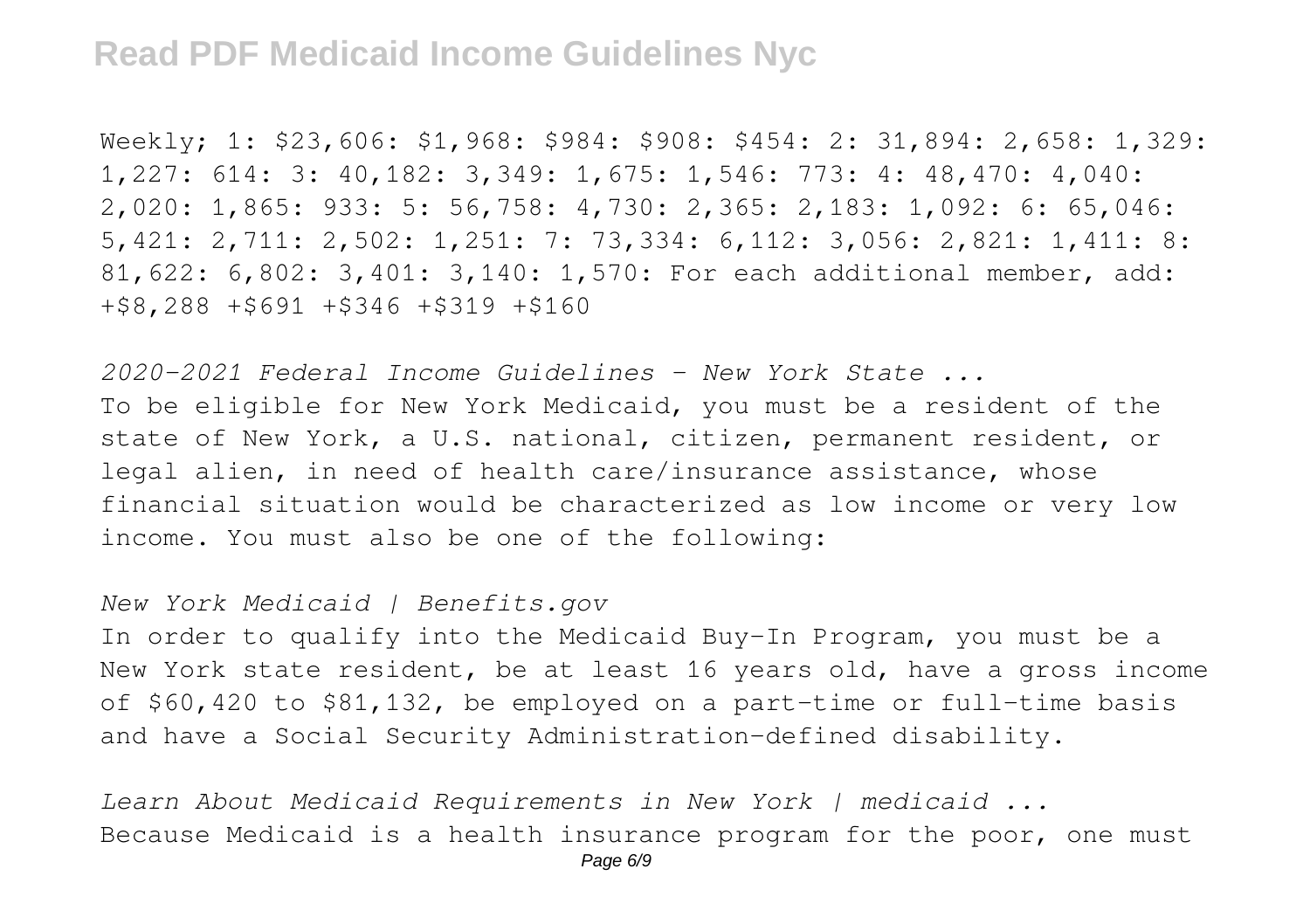have income and assets below a certain limit to be eligible. For a single elderly or disabled person in New York State in 2020, the income limit is \$895/mo. of income. (aftersubtracting \$20/mo disregard) (The income limits for...

*New York Health Access - Financial Eligibility*

Income requirements: For Medicaid coverage for children, a household's monthly gross income can range from \$2,504 to \$6,370 (for a family of eight). Adult coverage ranges from \$1,800 to \$4,580 if pregnant, and \$289 to \$741 for parents. Depending on needs, the elderly and disabled are eligible up to \$1,145 a month.

*A state-by-state guide to Medicaid: Do I qualify ...*

Nyc Medicaid Buffalo | Income Guidelines | America Homecare. New York City is the famous and populous city of United States of America which holds a number of boroughs in it. Almost 3-5 downtown areas make it a united New York. NYC is as a populous city as it could be. The people living over here are in a condition to live a healthy lifestyle ...

*Nyc Medicaid | Income Guidelines 2018 | Eligibility ...* Medicaid Income Eligibility Levels - New York City Income Requirements for New York Medicaid. The income requirements for Medicaid are based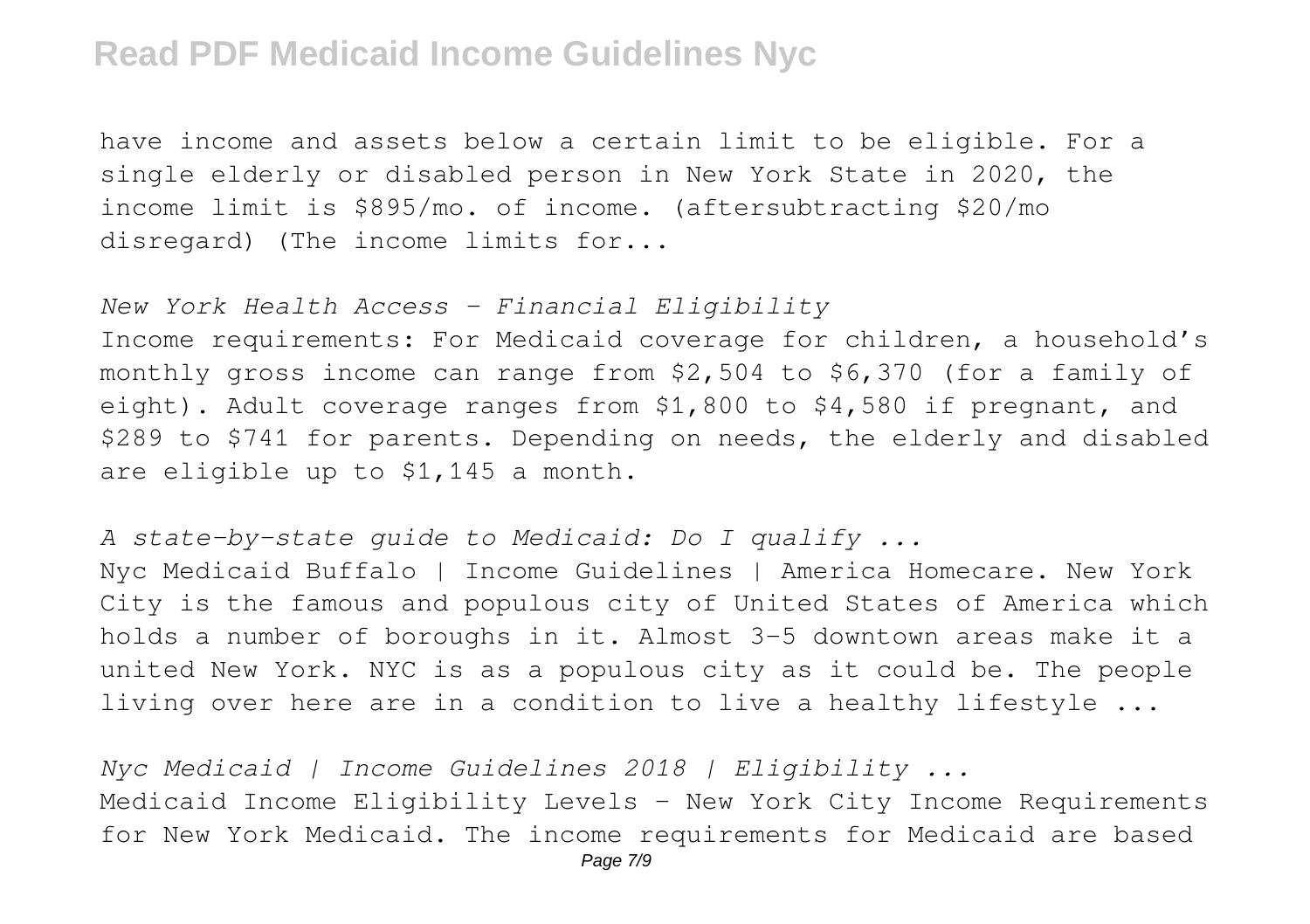on various resource levels for the state. For example, the income requirements for people who are over the age of 65, blind, or otherwise disabled are different than they are for people who are single or ...

*Medicaid Income Guidelines Nyc - amsterdam2018.pvda.nl* Medicaid provides health coverage to 7.2 million low-income seniors who are also enrolled in Medicare. Medicaid also provides coverage to 4.8 million people with disabilities who are enrolled in Medicare. In total, 12 million people are "dually eligible" and enrolled in both Medicaid and Medicare, composing more than 15% of all Medicaid enrollees.

*Seniors & Medicare and Medicaid Enrollees | Medicaid* Medicaid eligibility for individuals 65 and older or who have blindness or a disability is generally determined using the income methodologies of the SSI program administered by the Social Security Administration (some states, known as 209(b) states, use certain more restrictive eligibility criteria than SSI, but still largely apply SSI methodologies).

*Eligibility | Medicaid*